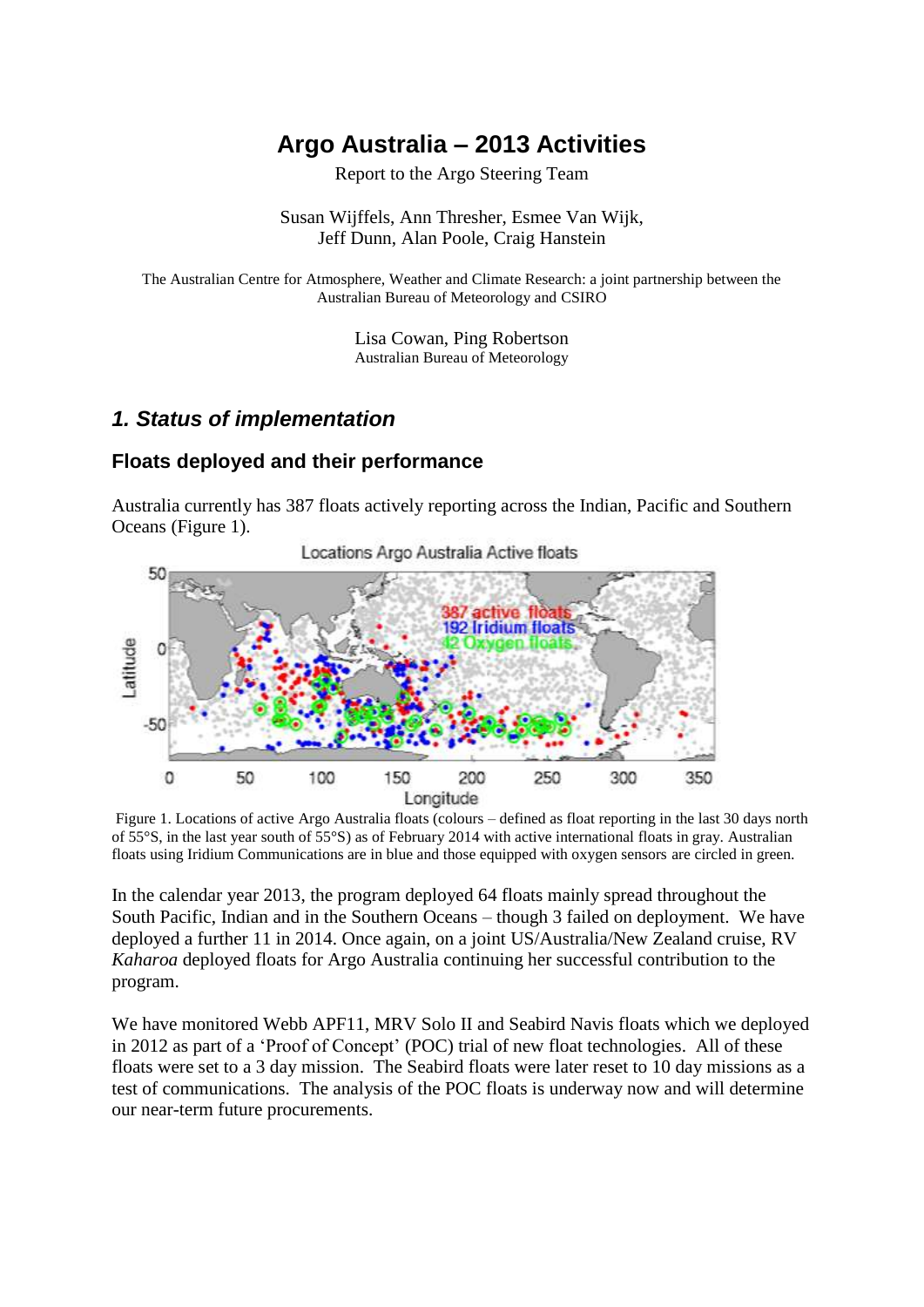

Figure 2. Locations of float deployments in 2013

Production of format version 3.0 files: Technical files in the V3.0 format were finished early in 2013. We began delivering V3.0 Profile files late in 2103 and are now about to begin production of V3.0 split Core and Bio files where applicable. Delivery will commence as soon as the GDACs are ready to accept these files. We are also making good progress towards production of V3.0 Trajectory files. Metadata files will be finished shortly, completing our transition to the new format.

### **Technical problems encountered and solved**

Only 47 floats in our Iridium fleet have not been switched to RUDICS communications (they will be changed shortly – it was a provider issue and took us a long time to set up the RUDICS server with the local service). The changeover has decreased our costs significantly. Technical problems in the core fleet have been very few this year, aside from the Proof of Concept floats. Our fleet is also aging and we are now losing many of our floats as they reach operating ages of 7 or 8 years. Deployments have been able to fill the gaps caused by these losses.

We received credit from Seabird for 13 CTD heads as a result of the Druck microleak issue and those floats are being manufactured for delivery now.

#### **Float Failure Mode Analysis**

As of the  $20<sup>th</sup>$  of February 2013, the Australian Argo program had deployed 620 floats. From the total number of floats deployed; 193 are dead. Of the remaining 427 operational floats, more than 95% are returning good data, 17 floats are producing suspect or bad data. Of the dead floats, 40% ceased to operate due to normal end of life when they ran down their battery packs. A further 13% died of unknown causes and 8% died on deployment. The remainder of floats ceased working mainly due to environmental reasons such as grounding (12%), leakage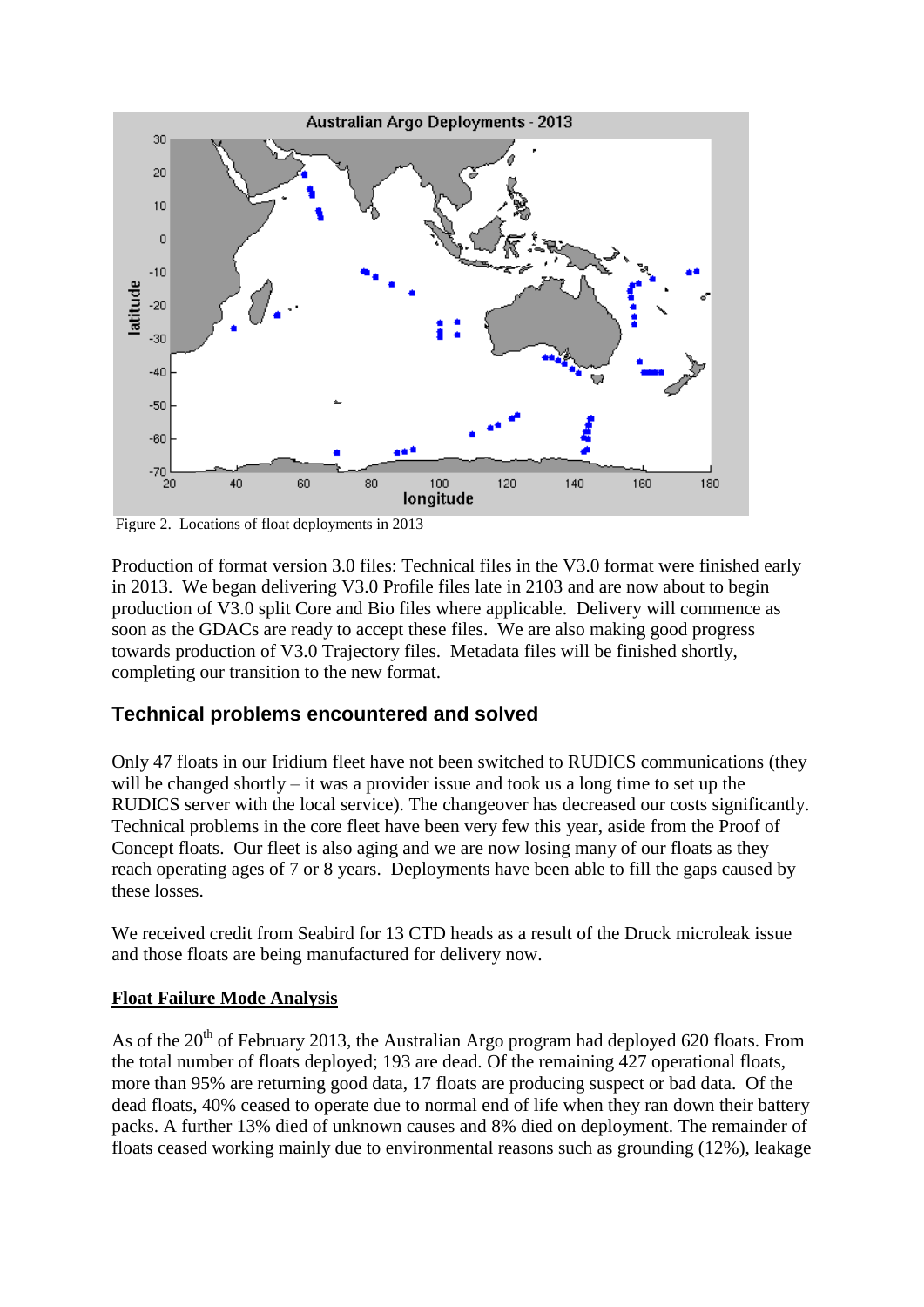(13%) or were lost in the ice (4%). Other contributing factors are summarized in the table below (note – these will not sum to 100% because some floats had multiple failure modes).

| <b>Float failure mode for dead floats</b> | <b>Number of floats</b> | % of dead floats |
|-------------------------------------------|-------------------------|------------------|
|                                           | (193)                   |                  |
| End of life                               | 78                      | 40.4             |
| Grounded                                  | 27                      | 14.0             |
| Unknown                                   | 26                      | 13.5             |
| Leak                                      | 23                      | 11.9             |
| Died on Deployment                        | 16                      | 8.3              |
| Lost under ice                            | 13                      | 6.7              |
| Mechanical or software malfunctions       | 24                      | 12.4             |
| Float preparation errors                  |                         | 2.1              |

#### **Summary of Technical Issues**

We have returned 2 floats to the manufacturer (Teledyne Webb Research) with a pump piston over extension fault. Another had oil in the bottom of the float. These are being/have been repaired under warranty.

Except for some issues with the Proof of Concept trial, we have had a very good year with respect to technical performance.

#### **Status of contributions to Argo data management**

Ann Thresher is co-chair of the the Argo Data Management Team.

Collaboration with Argo India: The program has continued to work with the Indian Argo program, helping them code for new data formats and install DMQC processes. New and updated code is being shared as it is developed. They have now begun encoding BUFR messages as well.

Collaboration with KORDI: As with Argo India, we are delivering software with new formats as they are finalized. They are now using ArgoRT operationally and beginning the process of DMQC, after Esmee van Wijk worked with Moon-Sik during his visit at CSIRO.

Pressure Bias Audit: Most DACs are now compliant through a few small remaining issues are being chased up. Jeff Dunn retires shortly so pressure audits will probably cease. This means the DACs will need to be more vigilant as new float models come on line.

Metadata Standardisation: Esmee van Wijk, Ann Thresher and Matthieu Belbeoch (with the help of the broader Argo community and manufacturers) have been working on making the content of the global metadata files consistent. A table of fixed configuration parameter names exists on the ADMT website so that file content is standardised. Any new names required for new floats etc. must be added to this table and vetted for consistency before being used in the files. Work on unifying the labelling of data formats is continuing. The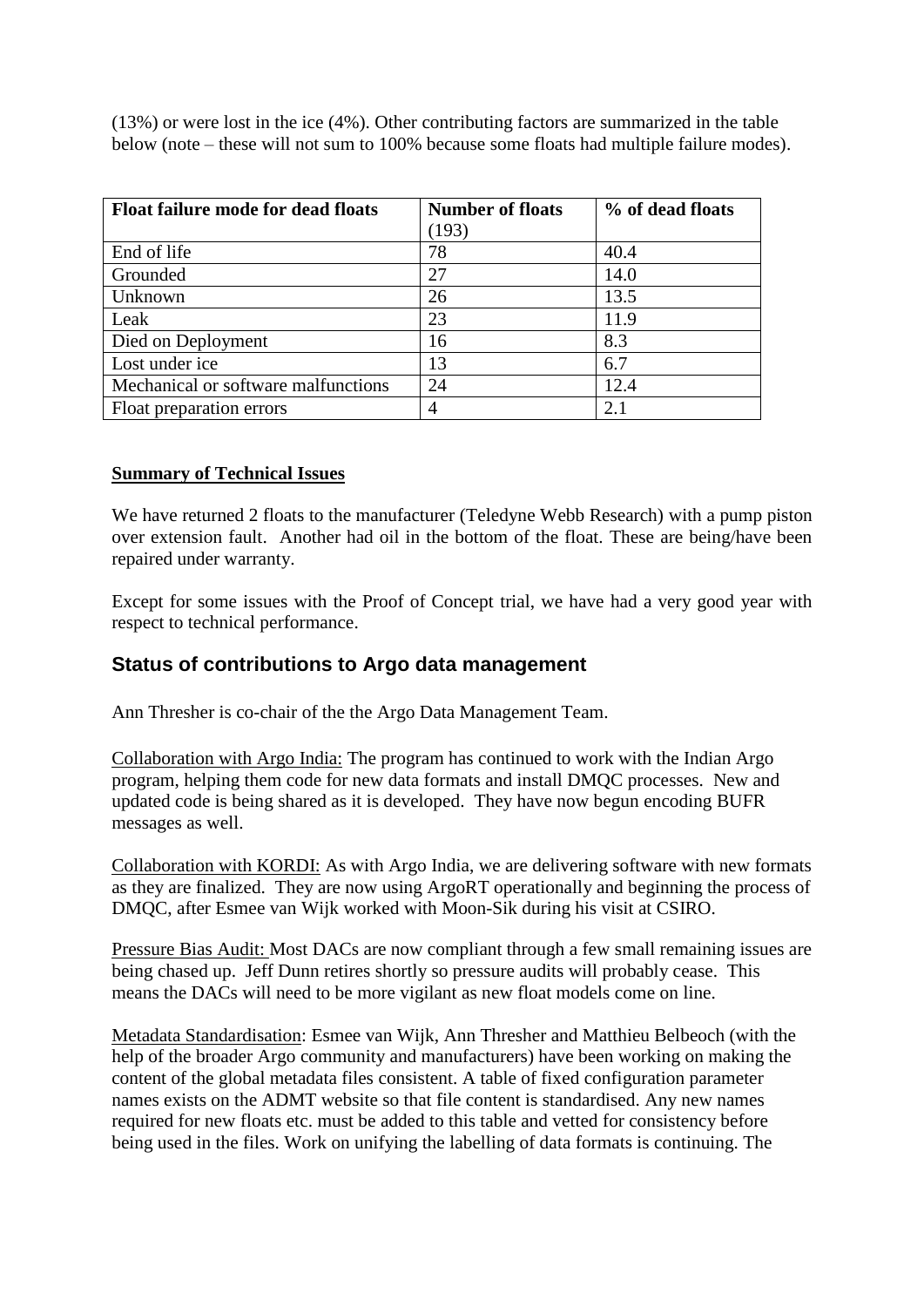manufacturers have been asked to provide a unique data format label with all new floats and manuals. The task to identify old float formats is ongoing but will take some time.

#### **Status of delayed mode quality control process**

| Australian DM Statistics (as at 15/03/2013) |       |
|---------------------------------------------|-------|
| 35796                                       | 38094 |
| 35586                                       | 47971 |
| 20150                                       | 32934 |
| 55946                                       | 71028 |
| 71382                                       | 85905 |
|                                             |       |

Table 1. Delayed Mode processing statistics for the Australian array.

The Australian Argo array continues to grow rapidly with a 50% increase in the total number of profiles delivered to the GDAC over the past two years. A total of 620 floats have been deployed to date since the beginning of the Argo program and 427 floats are still operational. As of 11/03/2014, 54% of eligible profiles (those that are greater than 12 months old) have been processed through delayed mode quality control.

In the next 12 months we will focus on revisiting the difficult floats that experience some type of salinity drift. We will also spend time on ensuring the software is robust enough to cope with new float types (Seabird Navis and Solo II and APEX APF11 floats) and data formats. More floats with biogeochemical sensors are being deployed and our data system needs to handle the data from these. Many new metadata and configuration variables are required for new float and sensor types. We also need to be able to process multi-profile files, and trajectory files through our software. With the increasing number of available Argo profiles globally we would like to invest more time into the development of Argo products.

The fraction of Delayed Mode profiles at the GDAC is decreasing each year, in line with the static resources for DMQC and the increase in the number of profiles to be assessed over the past few years. We are in the process of hiring a new person to work half time on Delayed Mode quality control and half time on the construction of a float database . This person will require training and some lead time to get up to speed. In addition, Tom Trull is hiring a new person (1 year contract) to QC oxygen data from the 62 floats with oxygen sensors. As our array size is now stabilizing (deaths =deployments), with the new manpower we hope to reach Argo delivery requirements.

In total 480 floats have been assessed through the DMQC process for drift of the salinity sensor, many of these are now assessed in routine maintenance mode. Of these, 10 floats (2%) returned no data from deployment and 10 floats (2%) returned bad data for most of the record due to pressure sensor issues, cracked conductivity cells or other hardware problems. Of the remaining 460 assessable floats, 410 (85%) show no salinity drift for the life of the float. A further 40 floats (or 8%) show a positive salinity drift. Ten floats (2%) are affected by a fresh offset or biofouling. Most floats with either a salty or fresh drift were able to be corrected using the OW software. A further 16 floats (3%) suffered from TBTO fouling at the start of the record, generally only the first or second profiles but in some cases up to 7 profiles.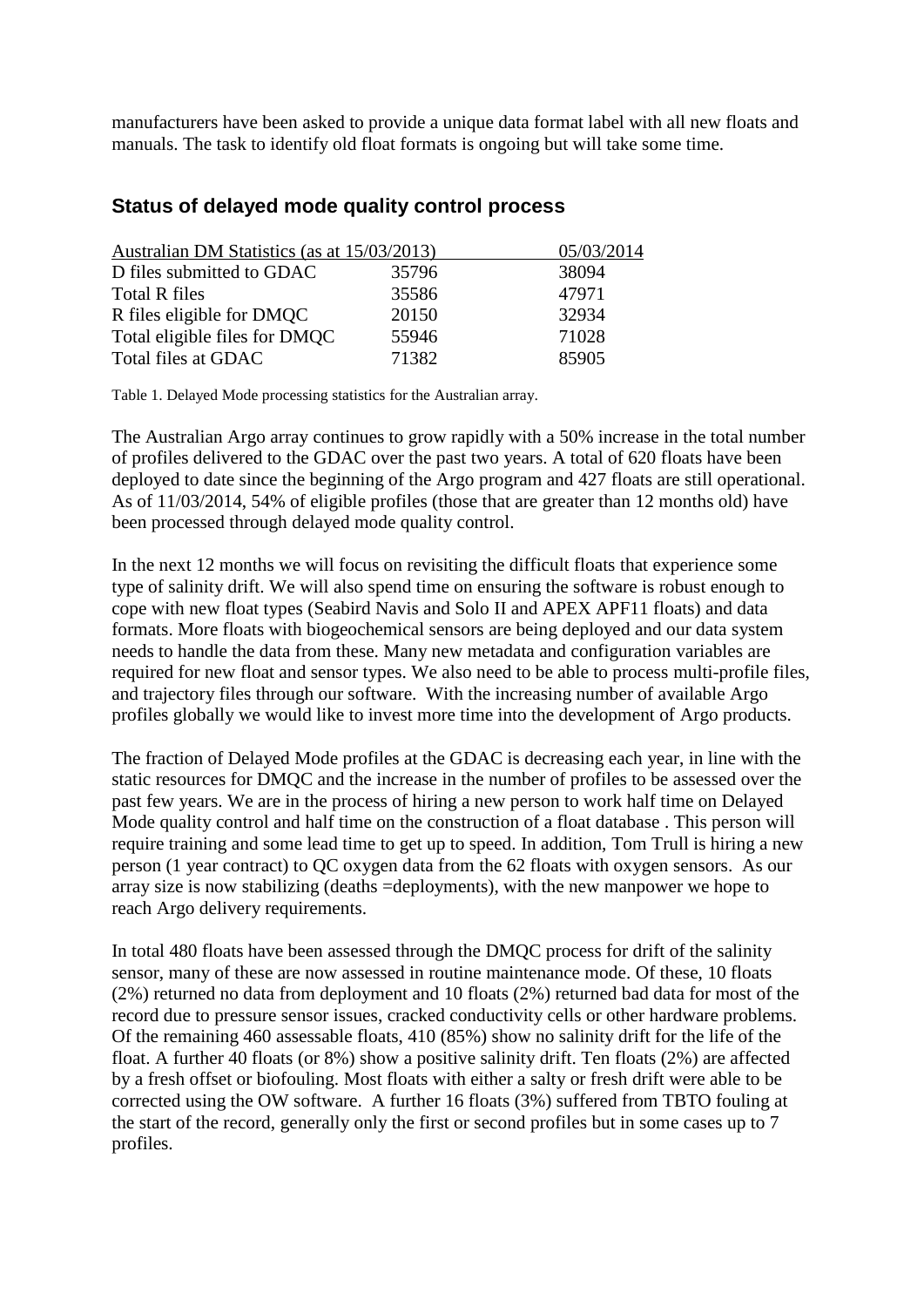Detailed descriptions of the quality control process, including the data and plots for each float are available at the following CSIRO website: <http://www.cmar.csiro.au/argo/dmqc/index.html>

For those working with trajectory data or whom are interested in float data formats, electronic copies of the CSIRO APEX float manuals are now available online: [http://www.cmar.csiro.au/argo/dmqc/html/Australian\\_float\\_manuals.html](http://www.cmar.csiro.au/argo/dmqc/html/Australian_float_manuals.html)

## *2. Present level of and future prospects for national funding for Argo*

Argo Australia has been part of Australian Government initiative: an Australian Integrated Marine Observing System (IMOS; www.imos.org.au) for research infrastructure funded under the Education Infrastructure Fund (EIF) and the National Collaborative Research Infrastructure Strategy (NCRIS). Argo Australia also gets direct funding from CSIRO's Division of Marine and Atmospheric Research, the Australian Climate Change Science Program, in kind assistance from the Bureau of Meteorology and also logistical assistance from the Royal Australian Navy. The renewal of the Antarctic Climate and Ecosystem Cooperative Research Centre will restore a key Southern Ocean contribution to Argo Australia through around 10 deployments per year, some of which may include deep Argo floats in the future.

EIF funding for Argo Australia ended in June 2013. The Australian government provided a lower level of bridging funds for July 2013-Dec 2014 under a stop-gap CRIS program ( resulting in preserving the core activity but the loss a team member). Late in 2013 a new NCRIS program restored funding out to June, 2015. However, this remains short-term -18 months, with no guarantee beyond June 2015. This has been difficult to manage, particularly around maintaining staff. The new NCRIS funds have provided for much needed additional help with DMQC, though it has taken an excessive amount of time to get permission to hire someone due to an Australian government hiring freeze. Interviews will be held shortly and we hope to begin improving our DMQC throughput statistics this year. With IMOS funding and various partner contributions the program aims to achieve a deployment rate of 50 floats per year.

Through a new joint research project, Australia and India will deploy around 10-20 bio-Argo floats in the Indian Ocean in 2014-2015. These data will be passed through the Argo data system and will build our understanding of the sensors and data management challenges. PI's are Nick Hardman-Mountford and Tom Trull, CSIRO.

We will collaborate with US Argo, NIWA, New Zealand and SeaBird P/L in a test deployment and sensor comparison cruise for deep Argo floats and CTDs in June 2014.

Argo Australia has about 2FTE in data management, 1 FTE in technical support and preparation and 0.3FTE in leadership and management.

## *3. Summary of deployment plans (level of commitment, areas of float deployment)*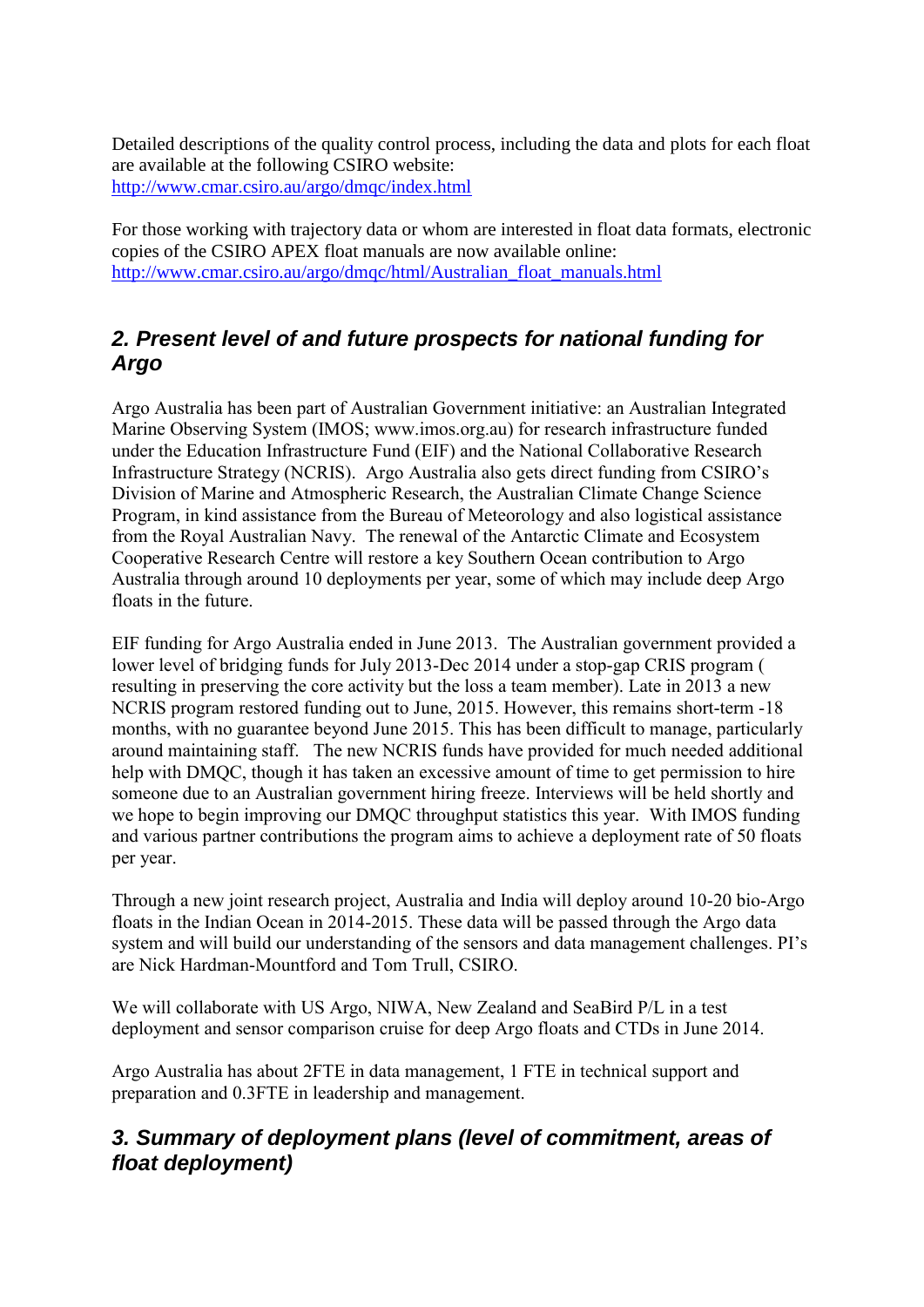After a large deployment year, we have only 8 floats the laboratory and with only 2 with identified deployment opportunities. Once we take delivery 38 that are on order (3 as part of the Druck Microleak warranty replacements) we will work towards preparing and deploying these. RV *Kaharoa,* in partnership with US Argo and New Zealand's NIWA, will play a large part in our plans, deploying 18 floats into the South Indian Ocean. We will also rely on *l'Astrolabe* and *Aurora Australis* to deploy floats in the Southern Ocean. Our focus will be on the Indian Ocean this year after targeting the South Pacific Ocean last year.



Figure 3. Proposed Locations of planned float deployments over the next year

### *4. Summary of national research and operational uses of Argo data as well as contributions to Argo Regional Centres.*

- Argo data are routinely used in the operational upper ocean analyses Australian Bureau of Meteorology [\(http://www.bom.gov.au/bmrc/ocean/results/climocan.htm\)](http://www.bom.gov.au/bmrc/ocean/results/climocan.htm).
- The dynamical seasonal forecasting system POAMA heavily uses Argo data for forecast initialization, including assimilating salinity which great improves the analysis – Oscar Alves, Australian Bureau of Meteorology
- CSIRO Marine and Atmospheric Research, in collaboration with the Bureau of Meteorology Research Center, has developed an ocean model/data assimilation system for ocean forecasting and hindcasting. Argo data is the largest *in situ* data source for this system. The ocean reanalysis products can be found here: <http://wp.csiro.au/bluelink/global/bran/>.
- The OceanMap forecasts are now routinely published and are available via the Bureau of Meteorology website.
- Many students in the CSIRO/University of Tasmania graduate program and University of New South Wales are utilizing Argo data in their thesis studies.
- Jeff Dunn is refining a global ocean climatology based on Argo data http://www.marine.csiro.au/~dunn/cars2009/

Argo Australia's web site is: <http://imos.org.au/argo.html>